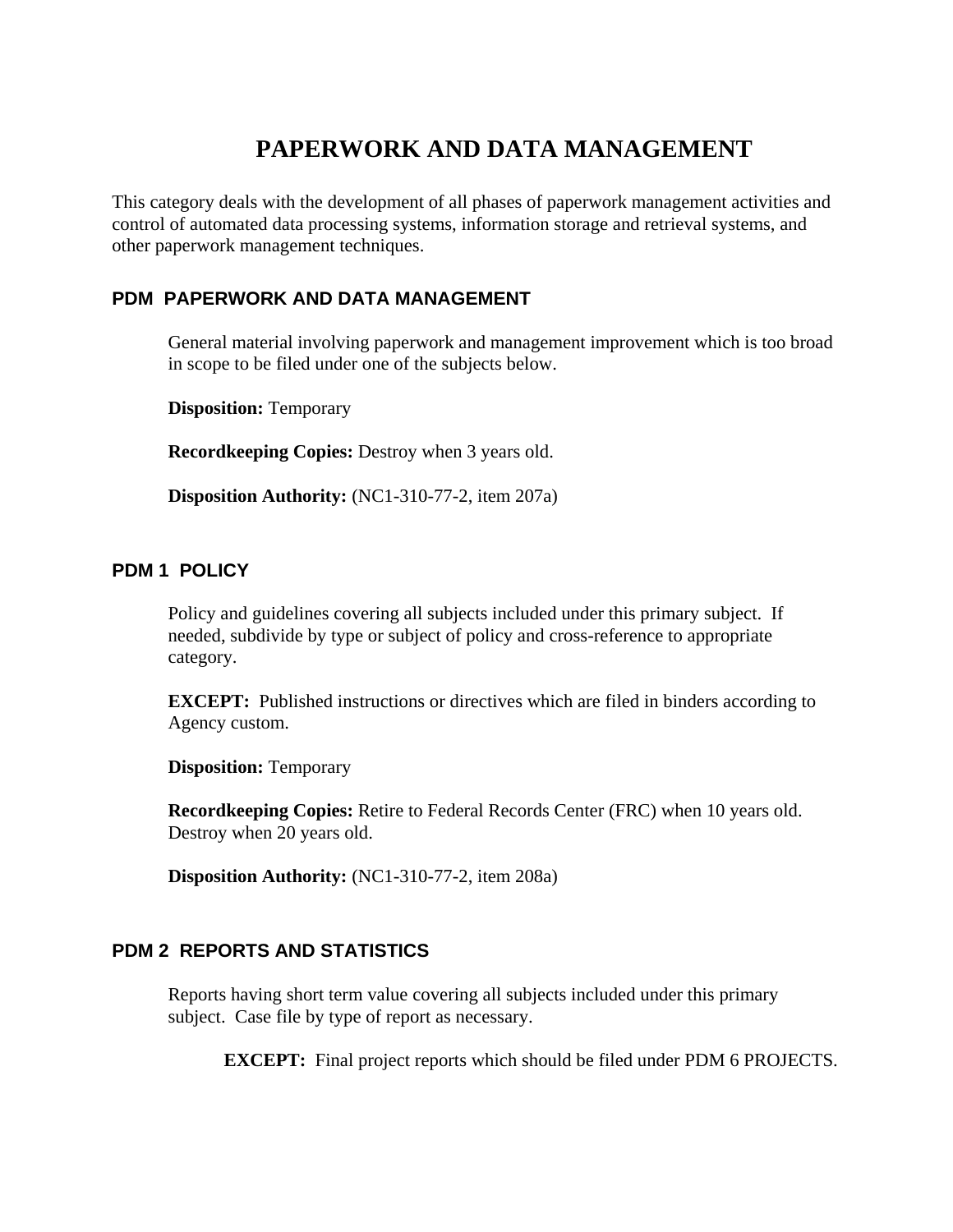**EXCEPT:** Specific feasibility or other studies which should be filed under appropriate subject in this outline.

**EXCEPT:** Computer generated reports which should be filed under appropriate program.

**Disposition:** Temporary

**Recordkeeping Copies:** Destroy when 3 years old.

**Disposition Authority:** (NC1-310-77-2, item 209a)

Record copy of substantive reports, such as annual summaries and comprehensive nonrecurring reports. Case file special or one-time reports as needed.

**Disposition:** Temporary

**Recordkeeping Copies:** Retire to FRC when 10 years old. Destroy when 20 years old.

**Disposition Authority:** (NC1-310-77-2, item 210a)

#### **PDM 2-1 Activity Reports**

Summaries relating to work activity involved with PDM.

See Administration / Common Records / item 1

#### **PDM 3 COMMITTEES, MEETINGS**

See [General Administration / Boards and Committees](http://inside.aphis.usda.gov/mrpbs/records/general_administration.shtml)

#### **PDM 4 DIRECTIVES MANAGEMENT**

General material other than historical data relating to the development, maintenance, and control of the Agency directives system.

**Disposition:** Temporary

**Recordkeeping Copies:** Destroy when 2 years old.

**Disposition Authority:** (NC1-310-77-2, item 215a)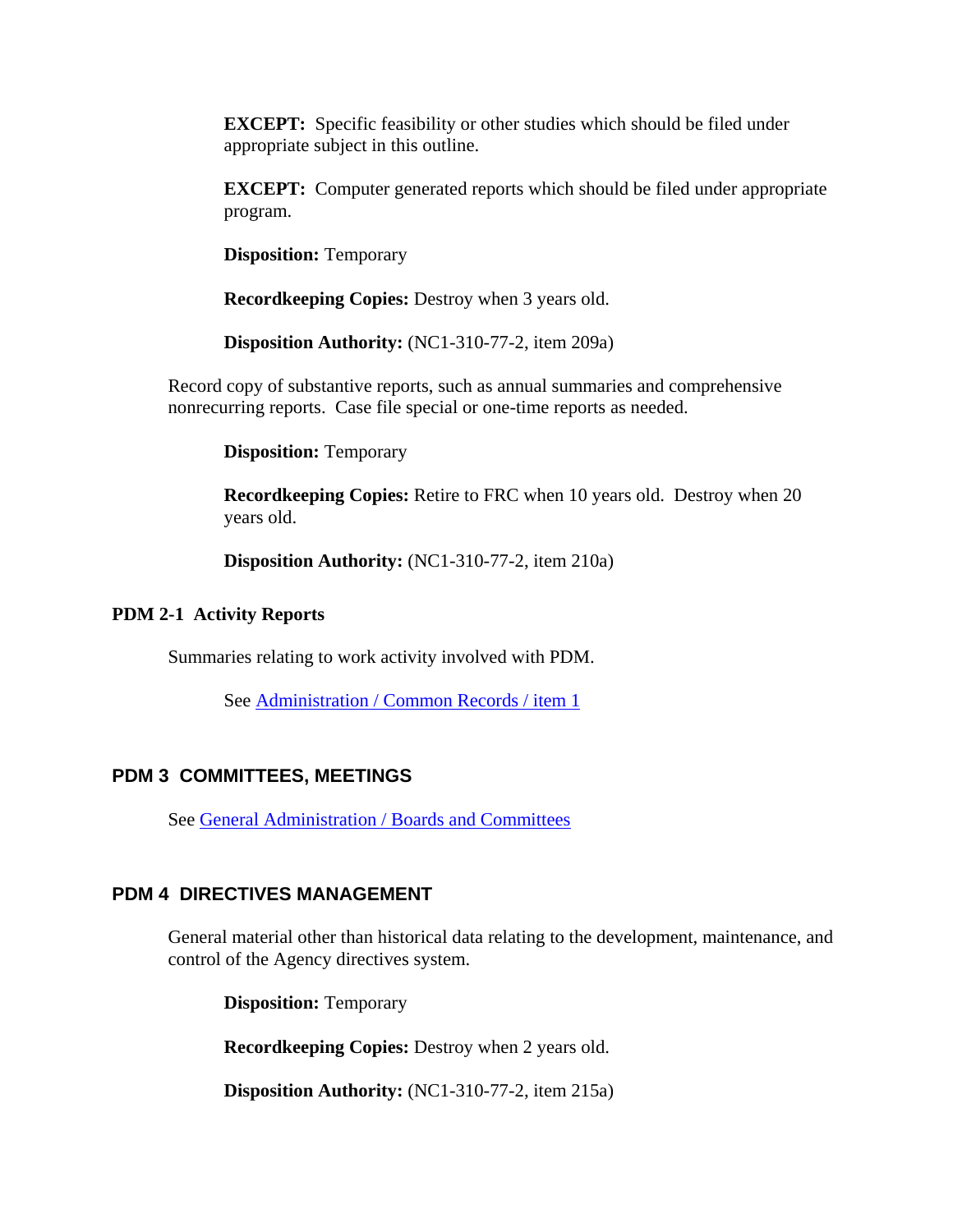Departmental issuances. (Secretary's memorandums and issuances released by other agencies of the Department.) File in 3- ring binders in numerical sequence.

**Disposition:** Temporary

**Recordkeeping Copies:** Destroy when superseded or obsolete.

**Disposition Authority:** (NC1-310-77-2, item 216a)

## **PDM 4-1 Administrative Issuances**

Record copy of case file relating to the development and control of Agency administrative directives, other written policy, and background material having precedential significance concerned with the formal policy for Agency's formulation, organization function, procedure, and operation. Includes revision to instruction or historical material relating to clearances, interpretations, and clarification of instructions.

**Disposition:** Temporary

**Recordkeeping Copies:** Destroy original paper copy after microfilm has been reviewed and found satisfactory.

**Disposition Authority: (**NC1-463-82-3**,** item 217a)

Microfilm.

## **Disposition: PERMANENT**

**Recordkeeping Copies:**. Retire to FRC when 10 years old. Transfer to National Archives and Records Administration (NARA) when 15 years old.

**Disposition Authority:** (NC1-463- 82-3, item 217c)

Agency instructional administrative issuances having short-term effect and value.

**Disposition:** Temporary

**Recordkeeping Copies:** Destroy 5 years after superseded or obsolete.

**Disposition Authority:** (NC1-310-77-2, item 218a)

Checklists, announcements, indexes, bulletins, and notices not made part of a directive case file.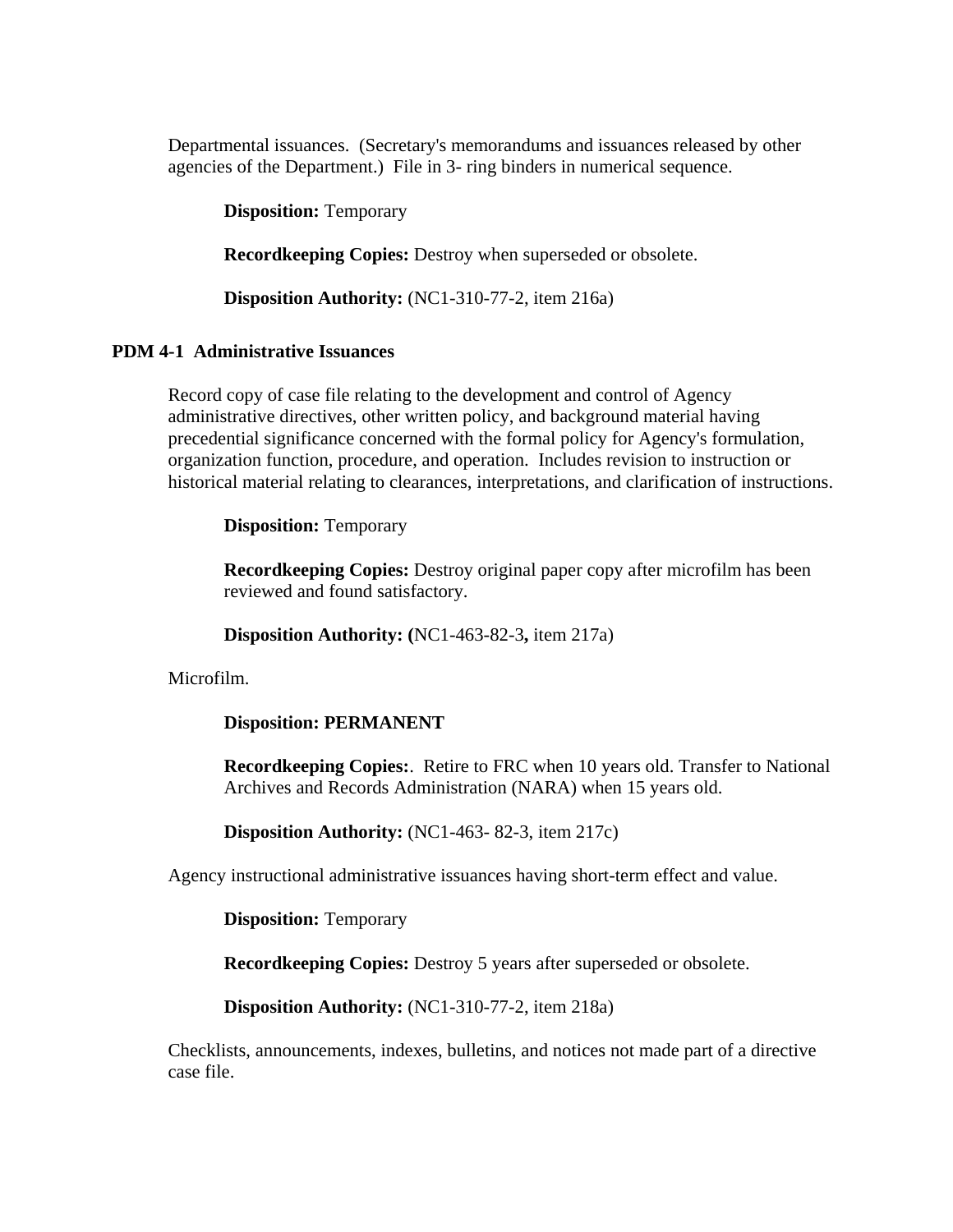**NOTE:** File issuances in a 3-ring binder or as otherwise directed by Agency instructions.

**Disposition:** Temporary

**Recordkeeping Copies:** Destroy 2 years after superseded or obsolete.

**Disposition Authority:** (NC1-310-77-2, item 219a)

## **PDM 4-2 Program Issuances**

Record copy of case file relating to the development and control of program issuances and background material having precedential significance which shows basic procedures for Agency regulatory programs.

**Disposition:** Temporary

**Recordkeeping Copies:** Destroy original paper copy after microfilm has been reviewed and found satisfactory.

**Disposition Authority:** (NC1-463-82-3, item 221a)

Microfilm.

## **Disposition: PERMANENT**

**Recordkeeping Copies:**. Retire to FRC when 10 years old. Transfer to NARA when 15 years old.

**Disposition Authority:** (NC1-463-82-3, item 221a)

Program instructional issuances having short-term effect and value.

Also see Administration / Administrative Management / item 1

**Disposition:** Temporary

**Recordkeeping Copies:** Destroy 5 years after superseded or obsolete.

**Disposition Authority:** (NC1-310-77-2, item 222a)

Program notices, indexes, tables of contents, and similar materials not part of an issuance case file.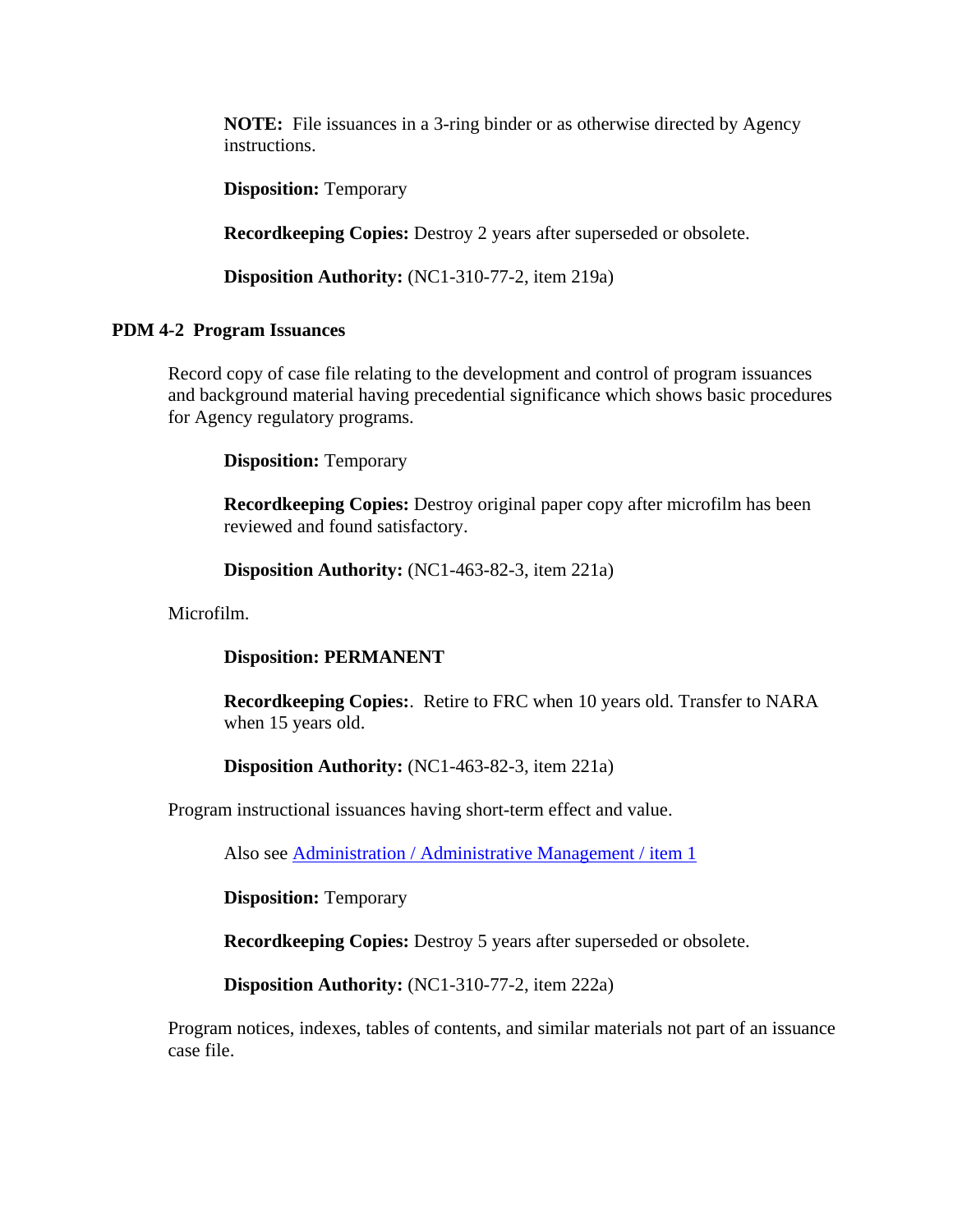**NOTE**: File all issuances in 3-ring binders or as otherwise directed by Agency instruction.

**Disposition:** Temporary

**Recordkeeping Copies:** Destroy 2 years after superseded or obsolete.

**Disposition Authority:** (NC1-310-77-2, item 223a)

# **PDM 5 RECORDS MANAGEMENT**

General material related to records management. Includes requests for records maintenance assistance, records system interpretations, and similar matters.

**Disposition:** Temporary

**Recordkeeping Copies:** Destroy when 3 years old**.** 

**Disposition Authority:** (NC1-310-77-2, item 224a)

Standards and systems for creating, organizing, and maintaining records. Includes related correspondence and Agency file systems and disposal schedules when they are part of a file system.

See Administration / Administrative Management / item 7

Microfilm systems, including descriptions and approval.

**Disposition:** Temporary

**Recordkeeping Copies:** Destroy 5 years after superseded or obsolete.

**Disposition Authority:** (NC1-310-77-2, item 226a)

Annual Summary of Records Holding and record inventories describing contents and value of records.

See Administration / Administrative Management / item 4a

Files relating to Guide to Records Retention Requirements for Agency Records.

See Administration / Administrative Management / item 2

**PDM 5-1 Disposition**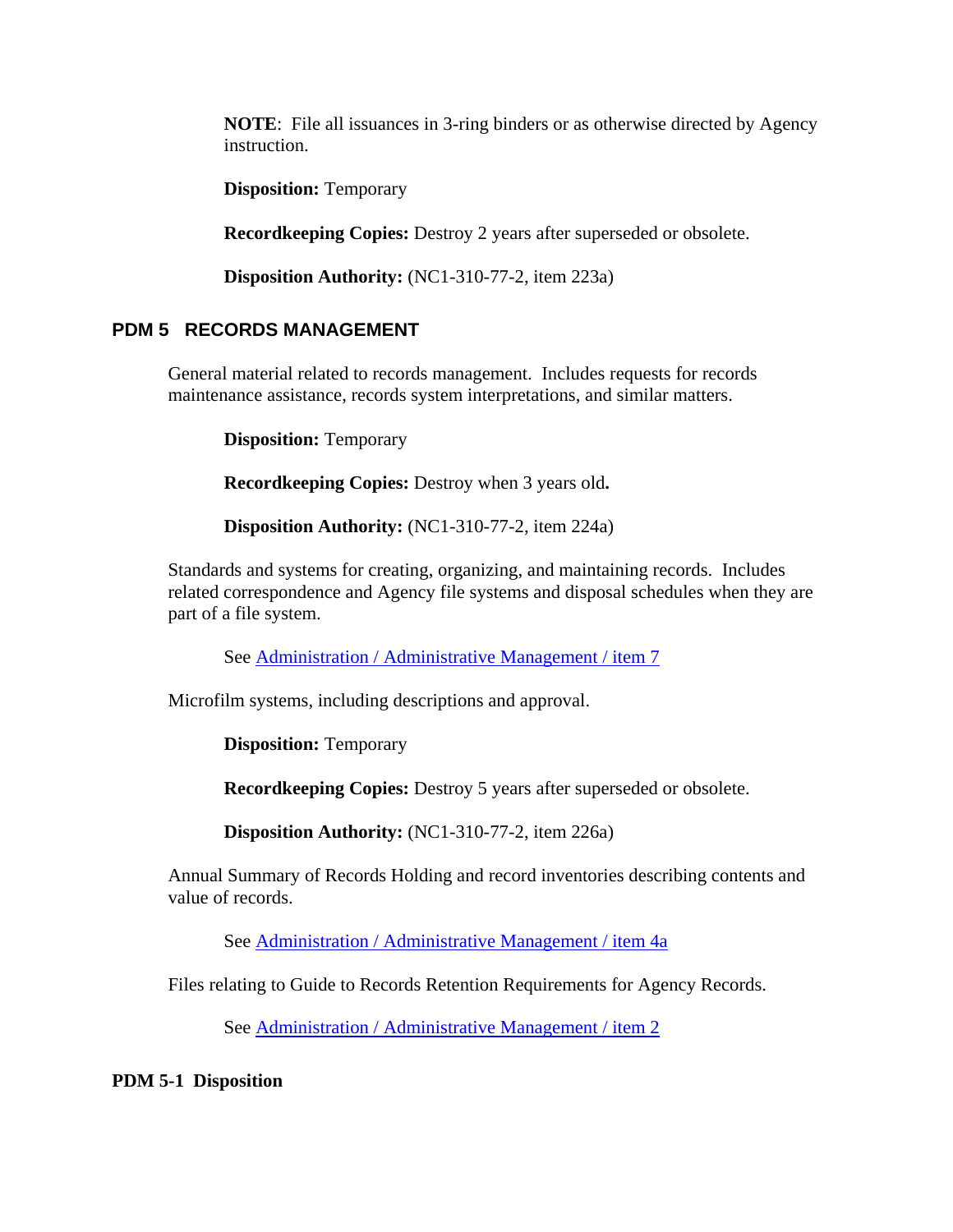See Administration / Administrative Management / item 2a

Files relating to basic documentation of records description and disposition programs, including SF-115, Request for Records Disposition Authority; SF-135, Records Transmittal and Receipt; SF-258, Request for Transfer, Approval, and Receipt of Records to NARA; and related documentation.

See Administration / Administrative Management / item 2

#### **PDM 5-2 Records Security**

General material on the protection, storage, control, classification, and declassification of (security and information.)

See Security / Classified Info Control / item 1

Case files of systems for protecting and controlling documents and information.

See Security / Classified Info Control / item 4

Working copies of security clearances (clearances other than the original in the Official Personnel Folder), including debriefing statements.

See Security / Personnel Security / item 2

Security clearance listings, security equipment listings including security locks, and similar matters.

Lists of security clearances see Security / Personnel Security / item 3

Keys, locks, and similar items see Security / Facilities & Protective Services / item 9

#### **PDM 5-3 Accounting and Control**

Correspondence regarding the control of and account for specific classified documents.

See Security / Classified Info Control / item 4

Receipts and logs covering receipts and transmittals of classified documents.

See Security / Classified Info Control / item 2

**PDM 6 PROJECTS**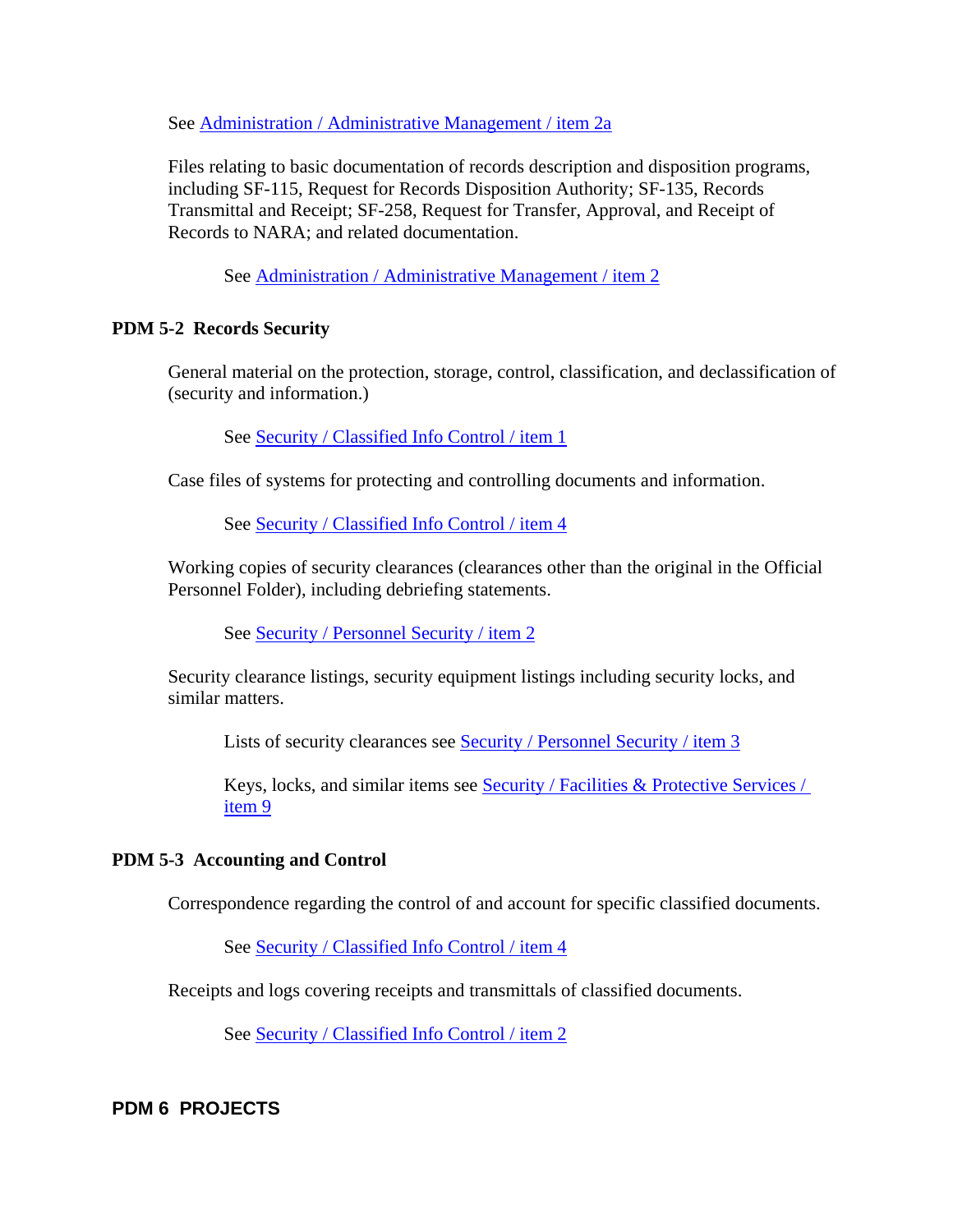General material on projects.

**Disposition:** Temporary

**Recordkeeping Copies:** Destroy when 3 years old.

**Disposition Authority:** (NC1-310-77-2, item 238a)

Case file records and related correspondence on approved projects. Basic documentation and final report or other substantive material. Show title and date span of project on folder. Example: PDM 6 PROJECTS NO. 00 - Microfilm Center FY 76.

**Disposition:** Temporary

**Recordkeeping Copies:** Destroy 5 years after completion of project.

**Disposition Authority:** (NC1-310-77-2, item 239a)

Proposed projects.

**NOTE:** When a proposed project is approved, remove and file with project case file.

**Disposition:** Temporary

**Recordkeeping Copies:** Destroy when 5 years old, if no further action is taken.

**Disposition Authority:** (NC1-310-77-2, item 241a)

Work papers and draft report of projects.

**Disposition:** Temporary

**Recordkeeping Copies:** Destroy 3 years after completion of project and final report.

**Disposition Authority:** (NC1-310-77-2, item 242a)

## **PDM 7 EQUIPMENT MANAGEMENT**

General material relating to equipment.

For maintenance see Property / Space & Maintenance / item 5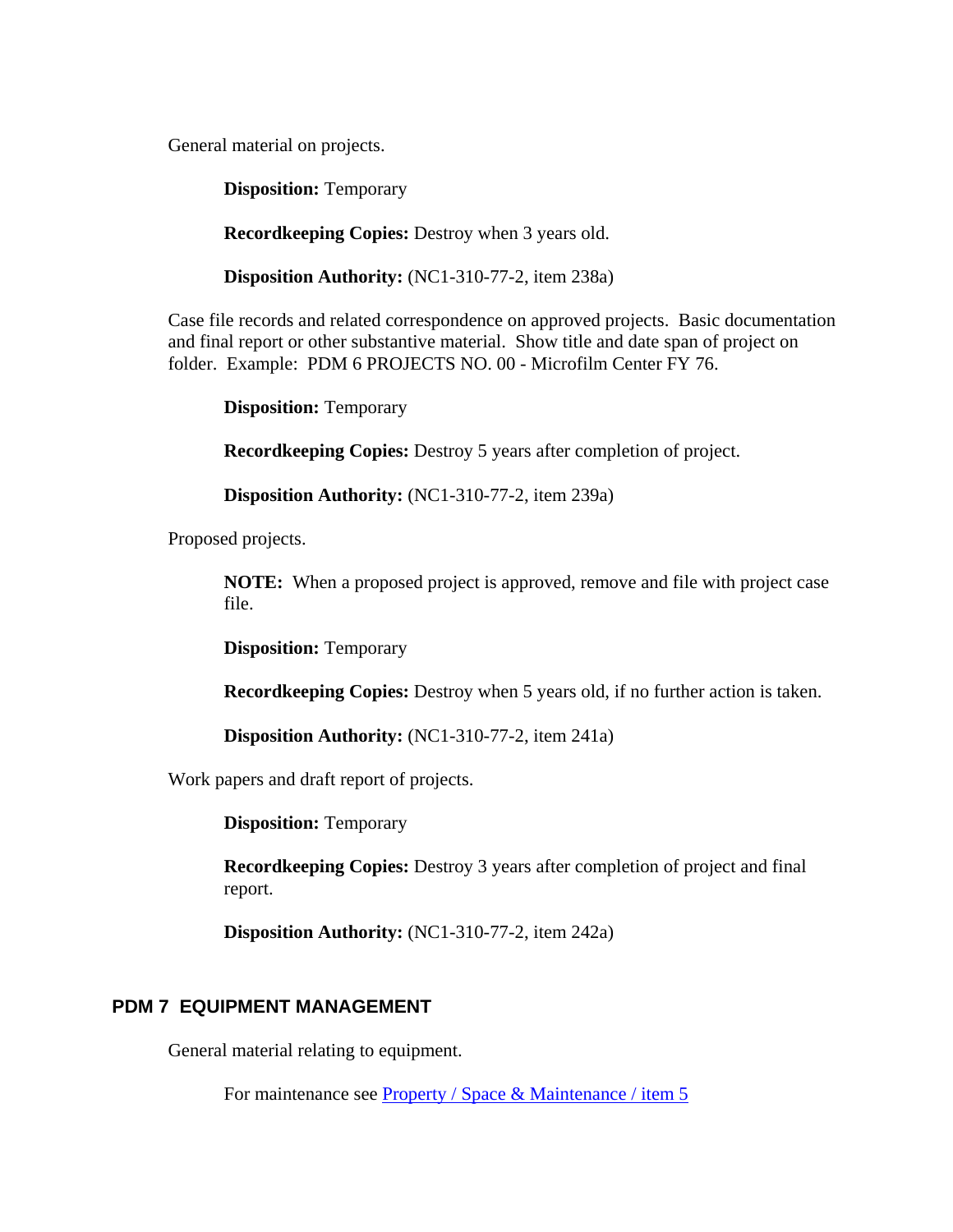**Disposition:** Temporary

**Recordkeeping Copies:** Destroy when 3 years old.

**Disposition Authority:** (NC1-310-77-2, item 243a)

Standards for determining the suitability of and the need for equipment and supplies. If volume warrants, subdivide by type of equipment; such as automatic data processing, filing, microform, and similar equipment.

**Disposition:** Temporary

**Recordkeeping Copies:** Destroy 2 years after superseded or obsolete.

**Disposition Authority:** (NC1-310-77-2, item 244a)

# **PDM 8 CORRESPONDENCE MANAGEMENT**

General material relating to correspondence management.

**Disposition:** Temporary

**Recordkeeping Copies:** Destroy when 3 years old.

**Disposition Authority:** (NC1-310-77-2, item 245a)

Standards for the preparation of correspondence, for format, clearances, and signature requirements. Includes instructions for preparing informal and formal correspondence, telegrams, envelopes, forms of address, and similar matters.

**NOTE:** A copy of the Agency's most current correspondence manual should be maintained on each secretary's desk for ready reference. Includes copies of current Agency notices and instructions relating to correspondence.

**Disposition:** Temporary

**Recordkeeping Copies:** Destroy 2 years after superseded or obsolete.

**Disposition Authority:** (NC1-310-77-2, item 246a)

# **PDM 9 FORMS MANAGEMENT**

Forms analysis, design, standardization, control of use, number, and distribution. Includes proposed forms, revisions, clearances, and related correspondence.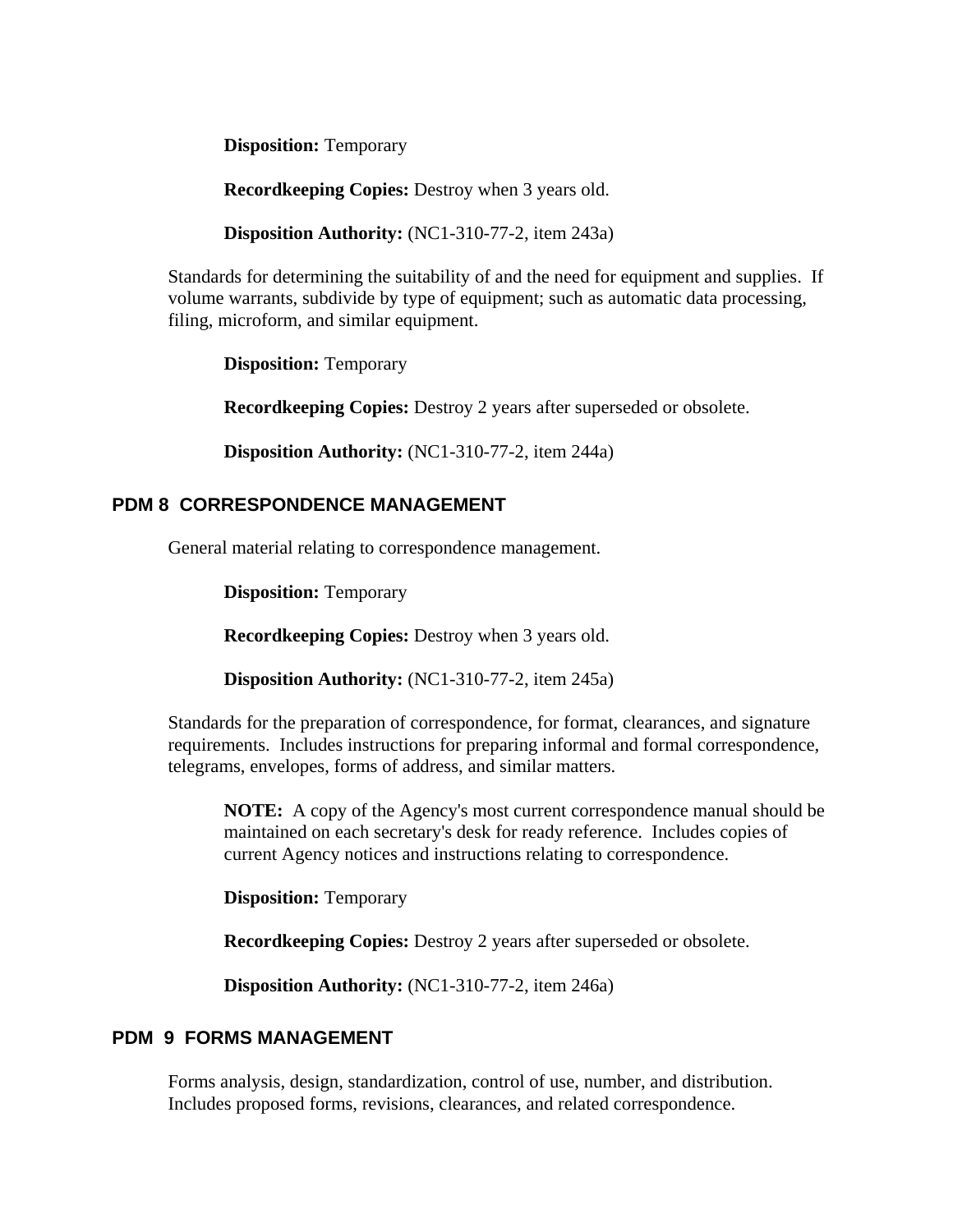See Administration / Administrative Management / item 3a

Background materials, requests, specifications, processing data, and control records.

See Administration / Administrative Management / item 3b

#### **PDM 9-1 Forms**

Case files of forms, which should be filed by appropriate program and/or form number. Includes one copy of forms and material relating to its development and revision.

See Administration / Administrative Management / item 3

## **PDM 10 REPORTS MANAGEMENT**

Case files maintained for each Agency report created or proposed, including public use reports. Included are clearance forms, including SF-83; copies of pertinent forms or descriptions of format; copies of authorizing directives; preparation instructions; and documents relating to the evaluation, continuation, revision, and discontinuance of reporting requirements.

**EXCEPT:** Specific reports which should be filed under REPORTS AND STATISTICS section of appropriate primary subject.

See Administration / Administrative Management / item 6

Correspondence regarding administration, operation, and effectiveness of the reports control program.

**Disposition: Temporary** 

**Recordkeeping Copies:** Destroy when 10 years old.

**Disposition Authority:** (NC1-310-77-2, item 251a)

## **PDM 11 MAIL MANAGEMENT**

Post Office and private mail company forms and supporting papers, exclusive of records held by the United States Postal Service. Records relating to incoming or outgoing registered mail pouches, registered, certified, insured, overnight, express, and special delivery mail including receipts and return receipts.

See Communication & Printing / Communications / item 5a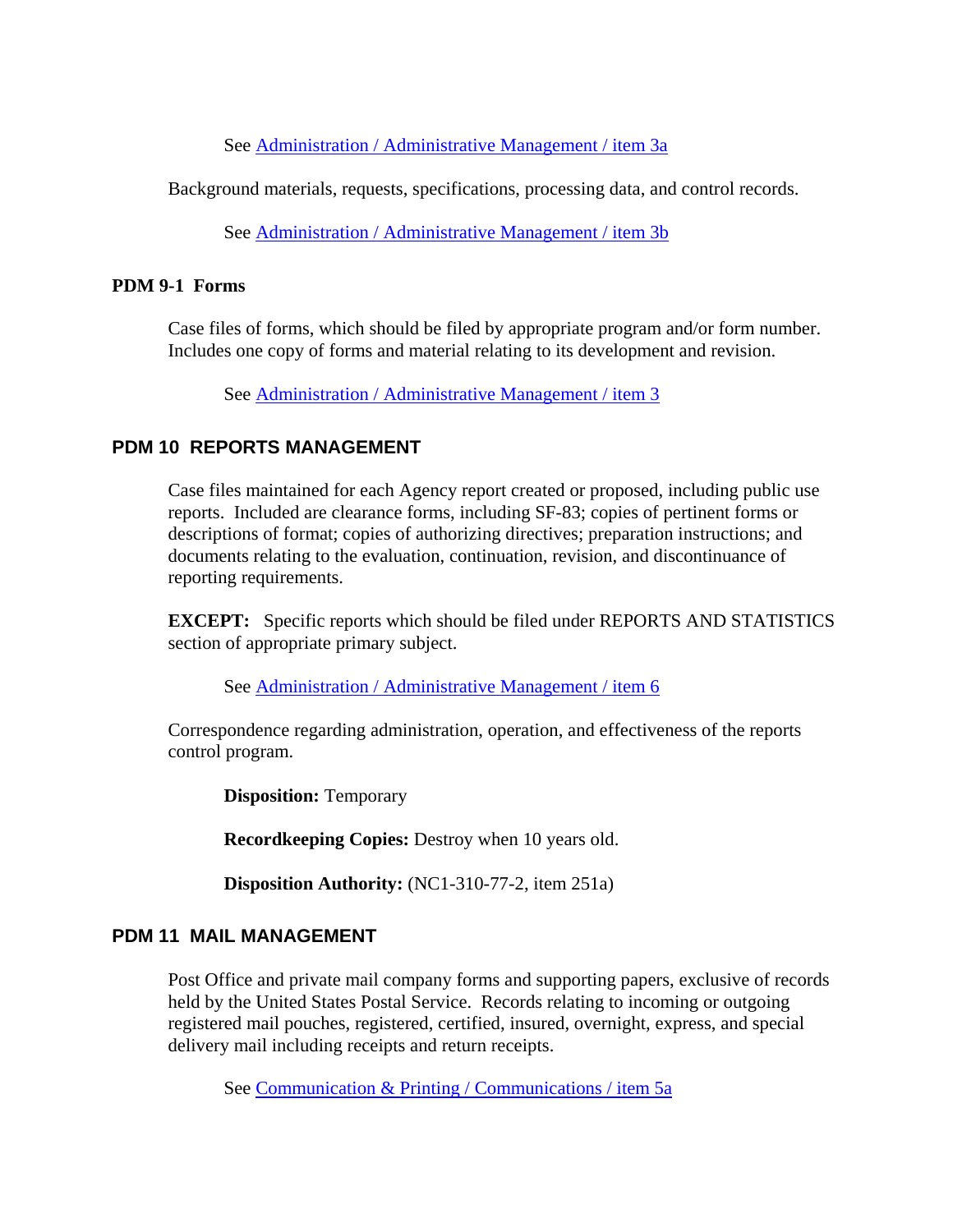#### **PDM 11-1 Mail and Delivery Services**

General files including correspondence, memoranda, directives, and information relating to the administration of mailroom operations.

See Communication & Printing / Communications / item 6g

Records of receipt and routing of incoming and outgoing mail and items handled by private delivery companies such as United Parcel Service, Federal Express, Airborne, etc.

See Communication & Printing / Communications / item 6a

Statistical reports and data relating to handling of mail and volume of work performed.

See Communication & Printing / Communications / item 6d

Requisition for U.S. Postage stamps (exclusive of copies used as supporting documents to payment vouchers).

See Communication & Printing / Communications / item 6c

## **PDM 11-2 Penalty Mail Report**

Official penalty mail reports and all related papers.

See Communication & Printing / Communications / item 5c

## **PDM 11-3 Postal Irregularities**

Correspondence, reports, and other records relating to irregularities in the handling of mail, such as loss or shortage of postage stamps, or loss or destruction of mail.

See Communication & Printing / Communications / item 8

# **PDM 12 AUTOMATED DATA PROCESSING**

General material relating to the development and use of automated data processing (ADP) and retrieval systems.

**Disposition:** Temporary

**Recordkeeping Copies:** Destroy when 3 years old.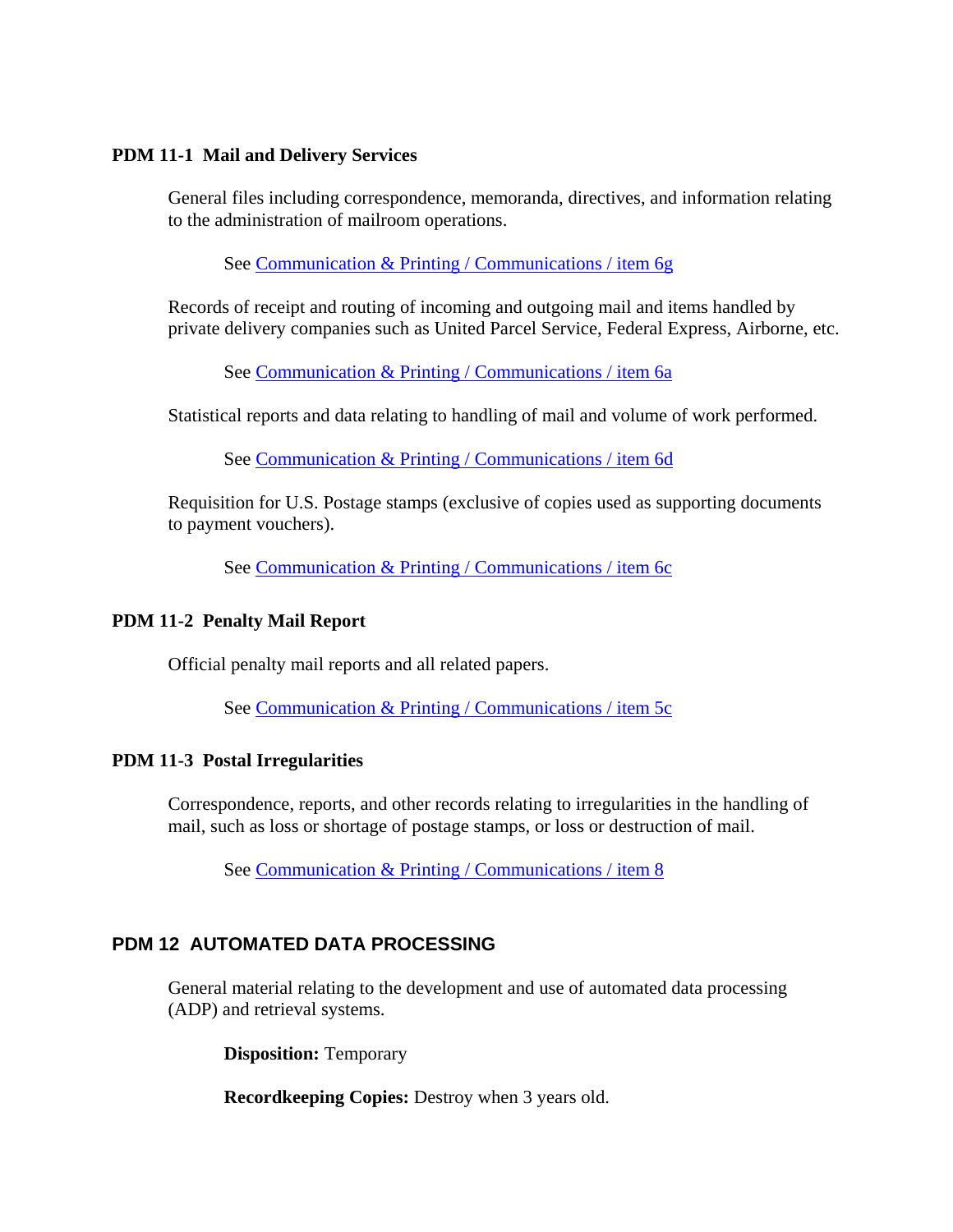#### **Disposition Authority:** (NC1-310-77-2, item 255a)

Case files of ADP systems and final systems.

**Disposition:** Temporary

**Recordkeeping Copies:** Destroy 1 year after superseded or obsolete.

**Disposition Authority:** (NC1-310-77-2, item 256a)

Preliminary or intermediate material such as trial runs, testing media, edit runs, etc.

**Disposition:** Temporary

**Recordkeeping Copies:** Destroy after verification and validation of data.

**Disposition Authority:** (NC1-310-77-2, item 258a)

File data recorded on disks, magnetic tape, and other machine-readable records:

ADP Management Reporting System

a. Residue Sample Subsystem

**Disposition:** Temporary

**Recordkeeping Copies:** Dispose after third update cycle.

**Disposition Authority:** (NC1-310-77-2, item 259a)

b. Certified Lab Subsystem

**Disposition:** Temporary

**Recordkeeping Copies:** Dispose after third update cycle.

**Disposition Authority:** (NC1-310-77-2, item 260a)

c. Documents Subsystem

**Disposition:** Temporary

**Recordkeeping Copies:** Dispose after third update cycle.

**Disposition Authority:** (NC1-310-77-2, item 261a)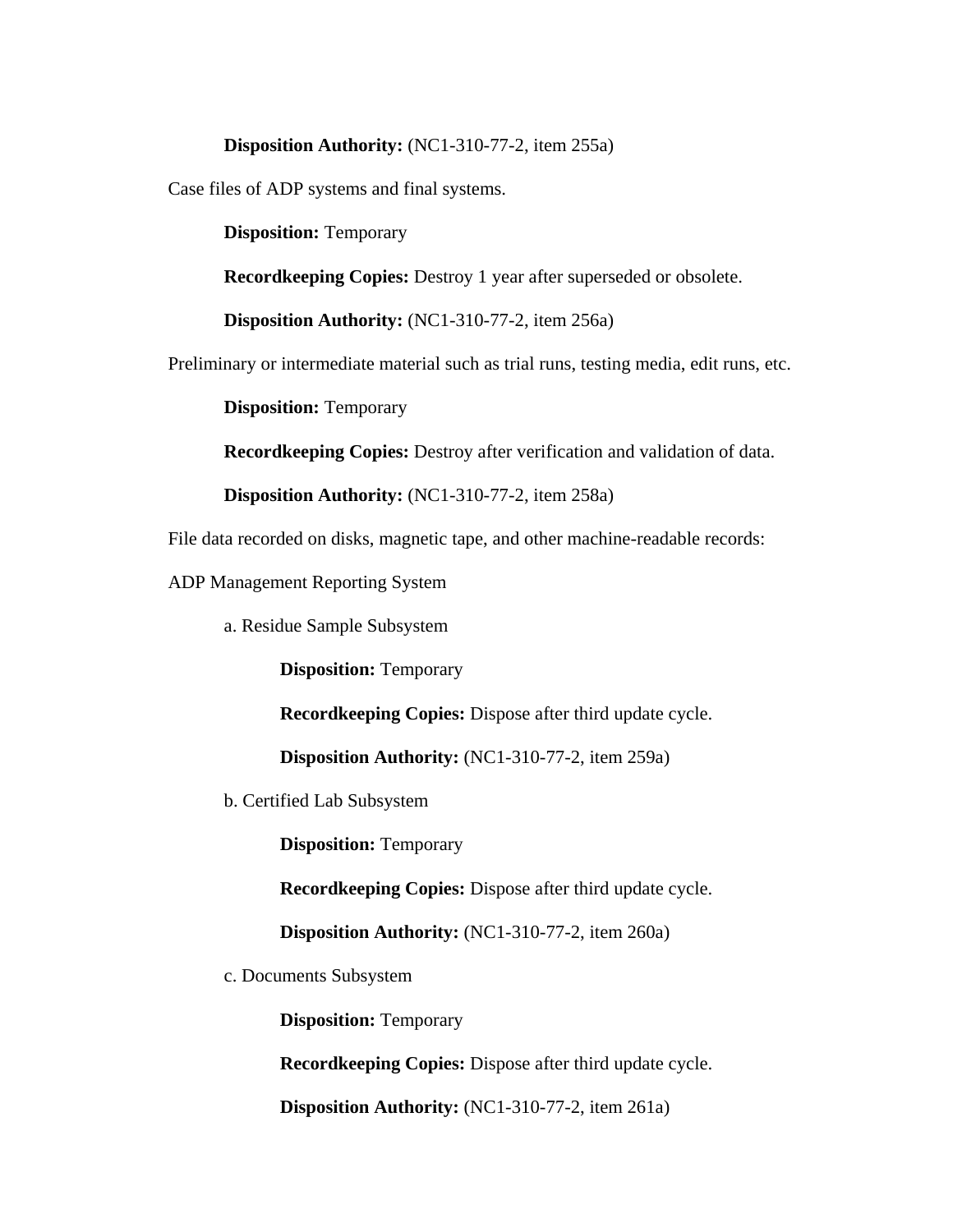d. Boneless Meat Subsystem

**Disposition:** Temporary

**Recordkeeping Copies:** Dispose after third update cycle.

**Disposition Authority:** (NC1-310-77-2, item 262a)

Safety Survey, Accident Study System

**Disposition:** Temporary

**Recordkeeping Copies:** Dispose after third update cycle.

**Disposition Authority:** (NC1-310-77-2, item 263a)

Import Information System

**Disposition:** Temporary

**Recordkeeping Copies:** Dispose when no longer needed.

**Disposition Authority:** (NC1-310-77-2, item 264a)

Residue Data Entry and Retrieval System

**Disposition:** Temporary

**Recordkeeping Copies:** Dispose after third update cycle.

**Disposition Authority:** (NC1-310-77-2, item 265a)

Chemical Compound Evaluation File System

**Disposition:** Temporary

**Recordkeeping Copies:** Dispose when no longer needed.

**Disposition Authority:** (NC1-310-77-2, item 266a)

Compliance System

**Disposition:** Temporary

**Recordkeeping Copies:** Dispose when no longer needed.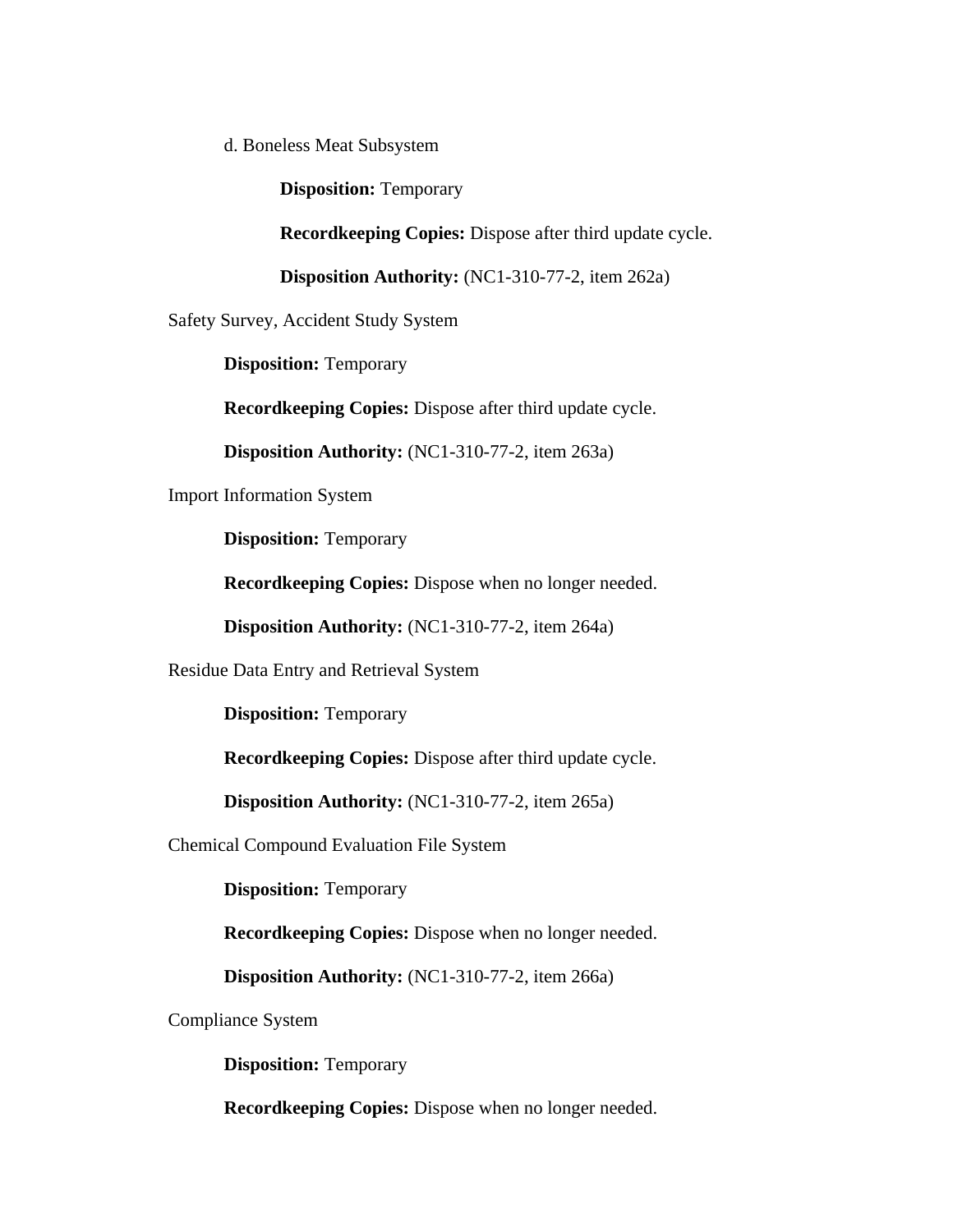#### **Disposition Authority:** (NC1-310-77-2, item 267a)

Meat and Poultry 5 Region Reporting System

**Disposition: Temporary** 

**Recordkeeping Copies:** Dispose after third update cycle.

**Disposition Authority:** (NC1-310-77-2, item 268a)

Labels Information System

**Disposition:** Temporary

**Recordkeeping Copies:** Dispose when no longer needed.

**Disposition Authority:** (NC1-310-77-2, item 269a)

Data Base Inventory System

**Disposition: Temporary** 

**Recordkeeping Copies:** Dispose when no longer needed.

**Disposition Authority:** (NC1-310-77-2, item 270a)

403/404 Data Entry and Retrieval System

a. Update and Data Retrieval Subsystem

**Disposition:** Temporary

**Recordkeeping Copies:** Dispose when no longer needed.

**Disposition Authority:** (NC1-310-77-2, item 271a)

b. Data Entry and Validation Subsystem

**Disposition:** Temporary

**Recordkeeping Copies:** Dispose when no longer needed.

**Disposition Authority:** (NC1-310-77-2, item 272a)

Emergency Programs Bibliographic System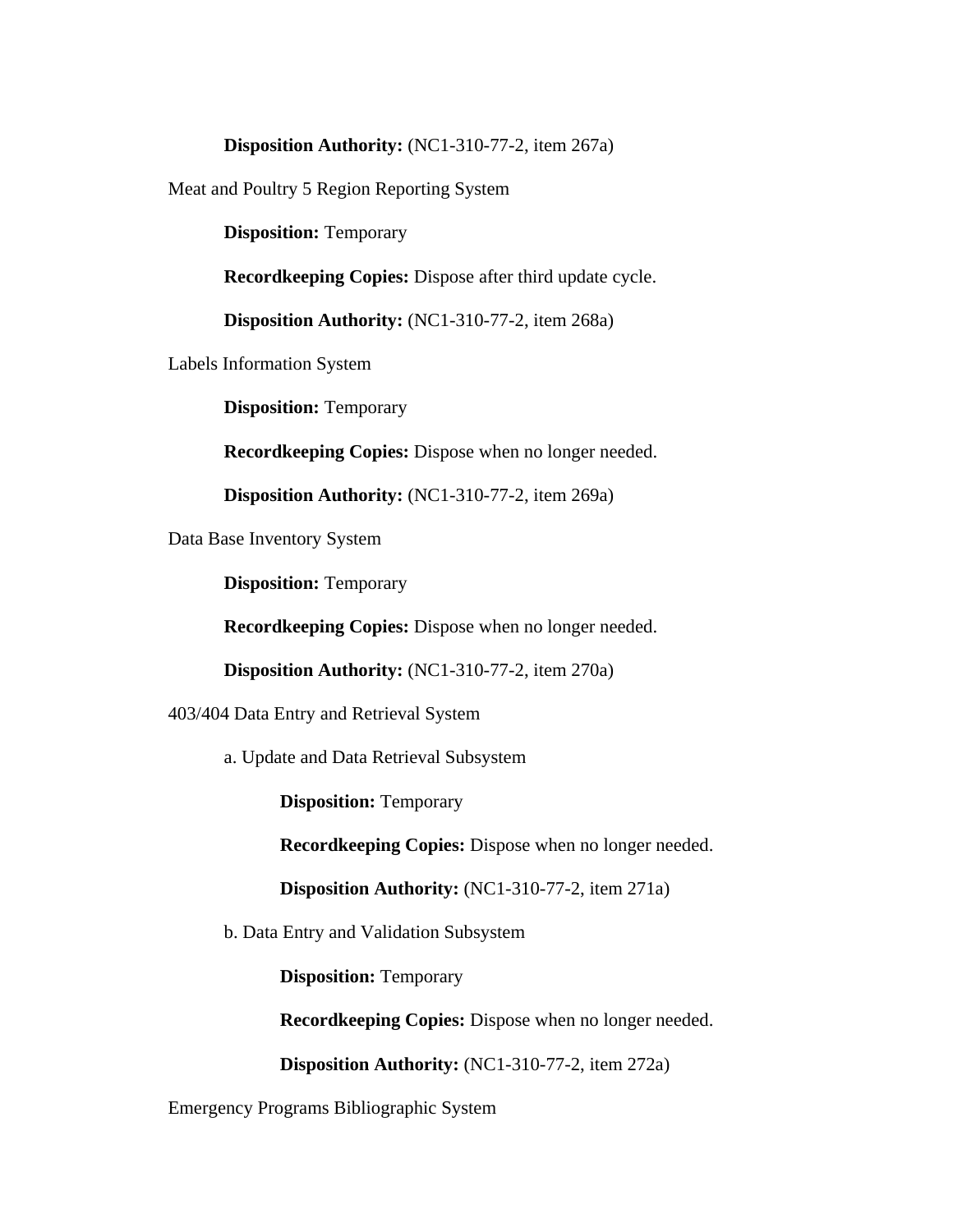**Disposition:** Temporary

**Recordkeeping Copies:** Dispose when no longer needed.

**Disposition Authority:** (NC1-310-77-2, item 273a)

Licensed Dealers Information Systems Animal Care Program

**Disposition:** Temporary

**Recordkeeping Copies:** Dispose when no longer needed.

**Disposition Authority:** (NC1-310-77-2, item 274a)

Lab Case Studies System (Serials and Testing)

**Disposition:** Temporary

**Recordkeeping Copies:** Dispose when no longer needed.

**Disposition Authority:** (NC1-310-77-2, item 275a)

Brucellosis Eradication Study System

**Disposition:** Temporary

**Recordkeeping Copies:** Dispose when no longer needed.

**Disposition Authority:** (NC1-310-77-2, item 276a)

Pest Interception System

**Disposition:** Temporary

**Recordkeeping Copies:**Dispose when no longer needed.

**Disposition Authority:** (NC1-310-77-2, item 277a)

Plant Disease Survey Reporting System

**Disposition:** Temporary

**Recordkeeping Copies:** Dispose when no longer needed.

**Disposition Authority:** (NC1-310-77-2, item 278a)